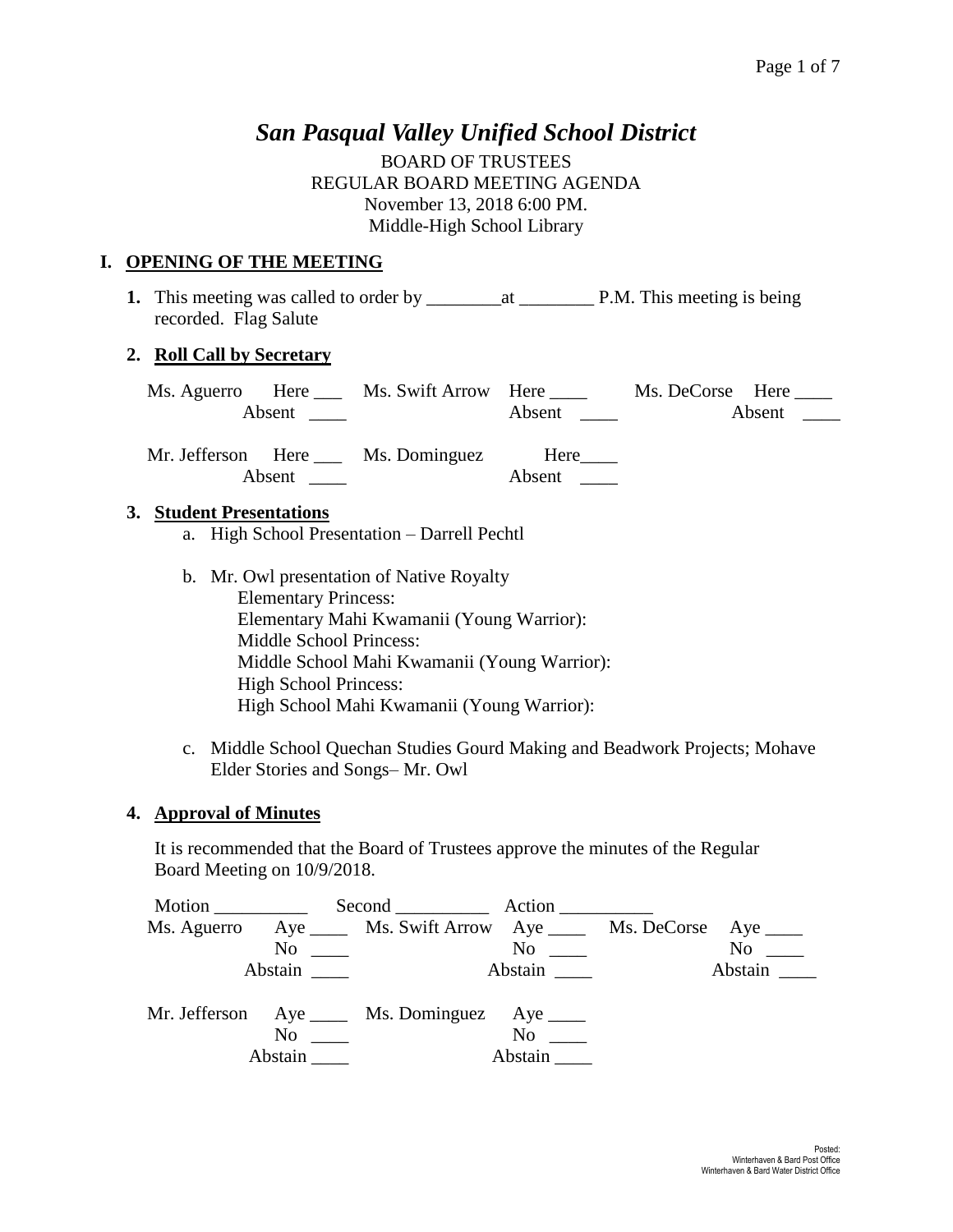#### **5. Approval of Warrants**

Per EdCode 42631 and SPVUSD BP 3314, it is recommended that the Board of Trustees ratify the October warrants in the amount of \$399,464.15.

| Motion |                                 | Second Action                                                                                                   |                         |                      |
|--------|---------------------------------|-----------------------------------------------------------------------------------------------------------------|-------------------------|----------------------|
|        | Abstain                         | Ms. Aguerro Aye _____ Ms. Swift Arrow Aye _____ Ms. DeCorse Aye ____<br>$\overline{N}$ $\overline{\phantom{N}}$ | $\mathrm{No} \ \_\_\_\$ | $No \ \_$<br>Abstain |
|        | $\mathrm{No}$ $\_\_$<br>Abstain | Mr. Jefferson Aye ____ Ms. Dominguez Aye ____                                                                   | $No \_$<br>Abstain      |                      |

#### **6. Public Comments**

Are there any public comments speakers who require translation?

\*Persons who have complaints against Board members or District staff are encouraged to seek resolution to those complaints by using the San Pasqual Valley Unified School District written complaint procedures before orally addressing them at a meeting. The Board will not respond to such complaints until the applicable complaint procedure (BP/AR 1312.1) has been followed and has reached the Board level. Where a complaint concerns a District employee identifiable by name, position, or other facts, the Board cannot respond until proper written notice has been given to the employee pursuant to Government Code Section 54957.

Comments shall be limited to three minutes per person (six minutes if translation is required) and twenty minutes (forty minutes if translation is required) for all comments, per topic, unless the board president, subject to the approval of the Governing Board, sets different time limits

- a. Hear members of the public on items not appearing on agenda that are within the jurisdiction of the District.
- b. Hear public on items appearing on the agenda.
- c. Hear public and parents/guardians of Indian children on equal participation in educational programs provided by the district. Title VII of The Elementary and Secondary Education Act as amended by the Every Student Succeeds Act or PL 114-95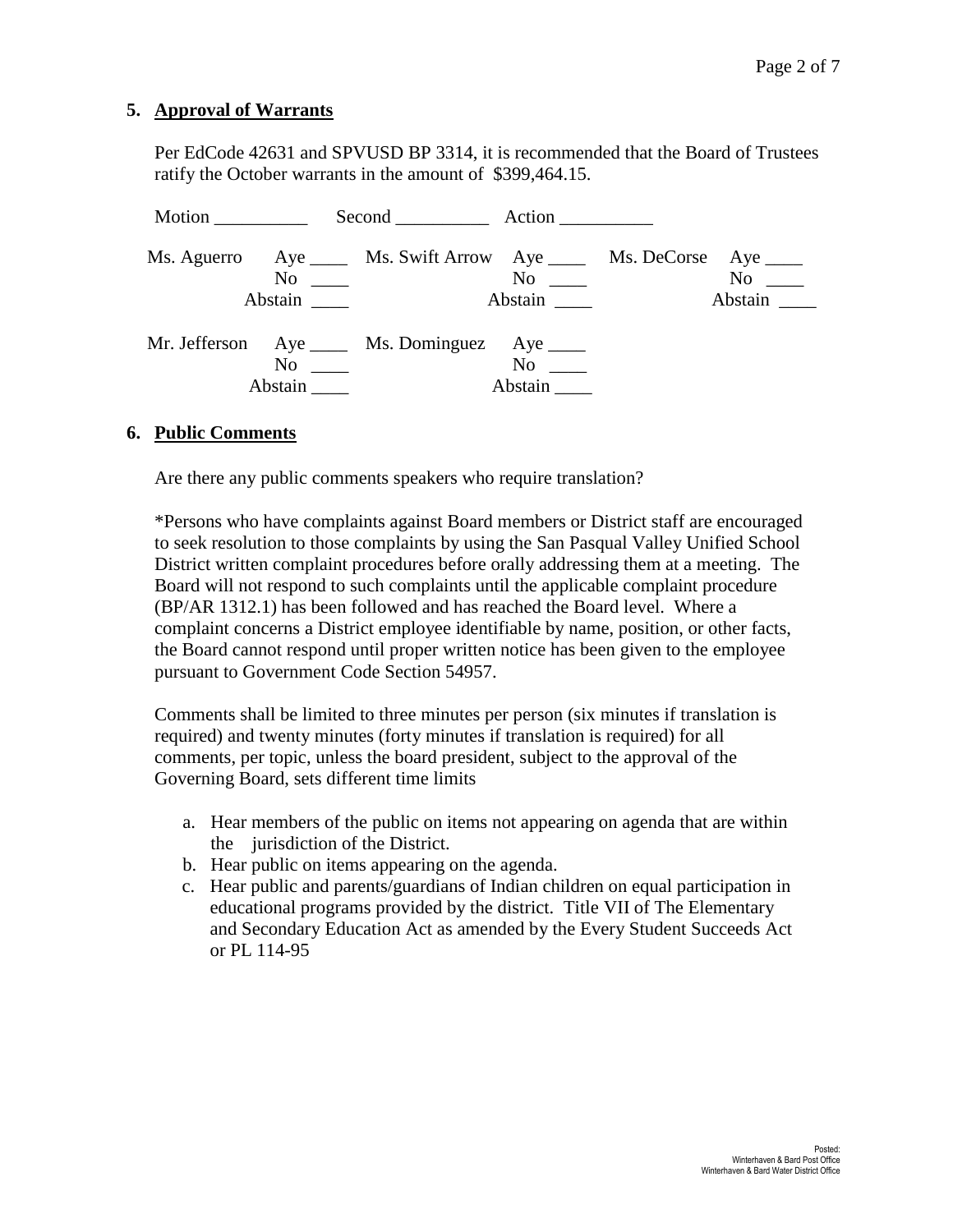| <b>CALL TO ORDER PUBLIC HEARING</b>            |                                                      |                                                                         |                                   |           |                                   |
|------------------------------------------------|------------------------------------------------------|-------------------------------------------------------------------------|-----------------------------------|-----------|-----------------------------------|
| Motion to Open Public Hearing                  |                                                      |                                                                         |                                   |           |                                   |
|                                                | Abstain                                              | Ms. Aguerro Aye _____ Ms. Swift Arrow Aye _____ Ms. DeCorse<br>$\rm No$ | $\mathrm{No}$ $\_\_$<br>Abstain _ |           | Aye $\_\_$<br>$\rm No$<br>Abstain |
|                                                | $\overline{N}$ o $\overline{\phantom{0}}$<br>Abstain | Mr. Jefferson Aye _____ Ms. Dominguez Aye _____                         | $No \t —$<br>Abstain              |           |                                   |
| Upon the Motion, the Public hearing is open at |                                                      |                                                                         |                                   | <b>PM</b> |                                   |

#### 1. **PUBLIC HEARING: Consideration of approval of general waiver request in compliance with California Education code sections 33050-33053, and adopt resolution.**

Pursuant to Education Code Sections 33050-33053 of the California Education Code, the District must conduct a public hearing on the General Waiver Request to provide the public to comment on the General Waiver Request. The CCR 3043 (d) stating that "an extended year program shall be provided for a minimum of 20 instructional days, including holidays." San Pasqual Valley Unified School District recommends providing extended school year (ESY) services for fewer than 20 days with the condition that 80 hours be provided. (A minimum of 76 hours of instruction may be provided if a holiday is included.) Also, special education and related services offered during the extended year period must be comparable in standards, scope, and quality to the special education program offered during the regular academic year as required by California Code of Regulations, Title 5, (5 CCR), Section 3043(d).

We open the floor to Public Comments regarding 2018-2019 Extended School Year Waiver; please only speak on this topic:

\_\_\_\_\_\_\_\_\_\_\_\_\_\_\_\_\_\_\_\_\_\_\_\_\_\_\_\_\_\_\_\_\_\_\_\_\_\_\_\_\_\_\_\_\_\_\_\_\_\_\_\_\_\_\_\_\_\_\_\_\_\_\_\_\_\_\_\_\_\_\_\_\_\_\_\_ \_\_\_\_\_\_\_\_\_\_\_\_\_\_\_\_\_\_\_\_\_\_\_\_\_\_\_\_\_\_\_\_\_\_\_\_\_\_\_\_\_\_\_\_\_\_\_\_\_\_\_\_\_\_\_\_\_\_\_\_\_\_\_\_\_\_\_\_\_\_\_\_\_\_\_\_ \_\_\_\_\_\_\_\_\_\_\_\_\_\_\_\_\_\_\_\_\_\_\_\_\_\_\_\_\_\_\_\_\_\_\_\_\_\_\_\_\_\_\_\_\_\_\_\_\_\_\_\_\_\_\_\_\_\_\_\_\_\_\_\_\_\_\_\_\_\_\_\_\_\_\_\_ \_\_\_\_\_\_\_\_\_\_\_\_\_\_\_\_\_\_\_\_\_\_\_\_\_\_\_\_\_\_\_\_\_\_\_\_\_\_\_\_\_\_\_\_\_\_\_\_\_\_\_\_\_\_\_\_\_\_\_\_\_\_\_\_\_\_\_\_\_\_\_\_\_\_\_\_

| Motion $\_\_$ |                                                                                                     |                                                            |                                                                                                                                                                                            |
|---------------|-----------------------------------------------------------------------------------------------------|------------------------------------------------------------|--------------------------------------------------------------------------------------------------------------------------------------------------------------------------------------------|
|               |                                                                                                     |                                                            | $No \t —$<br>Abstain $\overline{\phantom{a}}$                                                                                                                                              |
|               | $No \t —$                                                                                           | <b>PM</b>                                                  |                                                                                                                                                                                            |
|               | Motion to declare the Public Hearing closed<br>$\overline{N}$ $\overline{N}$<br>Abstain<br>$\rm No$ | Mr. Jefferson Aye _____ Ms. Dominguez Aye _____<br>Abstain | Second Action<br>Ms. Aguerro Aye _____ Ms. Swift Arrow Aye _____ Ms. DeCorse Aye ____<br>$No \ \_$<br>Abstain $\overline{\phantom{a}}$<br>Upon the Motion, the Public hearing is closed at |

 $M(t)$  is declared to declare the Public Hearing close  $\frac{1}{2}$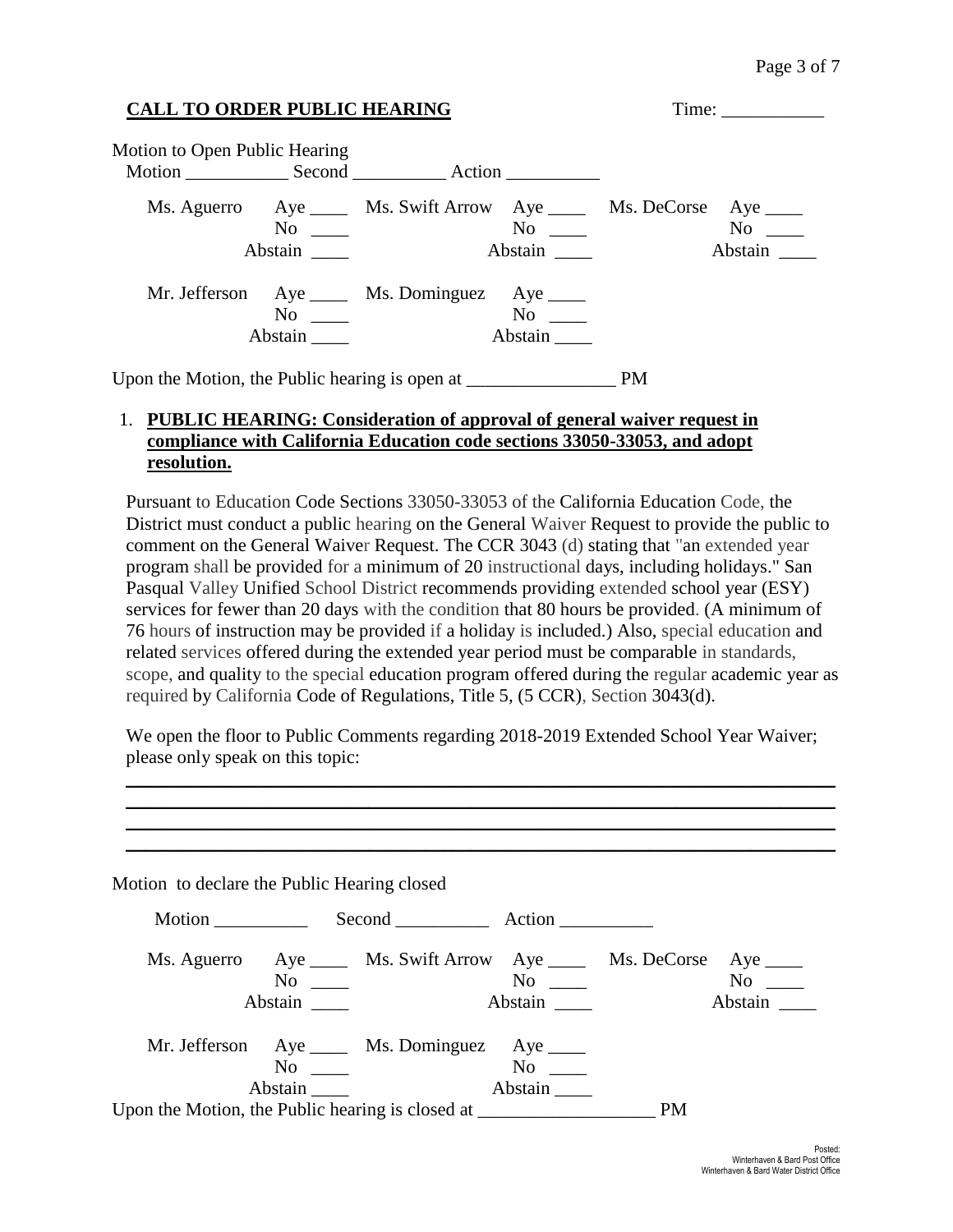**Make a motion to approve the Special Education 2018-2019 Extended School Year (ESY) Waiver Request.** 

| Motion |                     | Second Action                                                                                  |                      |                                              |               |
|--------|---------------------|------------------------------------------------------------------------------------------------|----------------------|----------------------------------------------|---------------|
|        | Abstain             | Ms. Aguerro Aye _____ Ms. Swift Arrow Aye _____ Ms. DeCorse Aye ____<br>$\overline{\text{No}}$ | Abstain              | $\overline{\text{No}}$ $\overline{\text{)}}$ | No<br>Abstain |
|        | $\rm No$<br>Abstain | Mr. Jefferson Aye ____ Ms. Dominguez Aye ____                                                  | $No \ \_$<br>Abstain |                                              |               |

# **II. PRESENTATIONS**

# **III. CONSENT ITEMS**

- 1. Travel/Training: CBO Boot Camp 2018-2019
- 2. Receive and File General Obligation Bonds, 2016 Elections, 2018 Series B Costs of Issuance
- 3. Field Trip: Curriculum-Based Instruction (CBI)-9<sup>th</sup>-12<sup>th</sup> Special Education Class, November 14, December 12, January 16, February 13 and March 13, 2018, at Yuma Community Food Bank, Yuma, AZ.
- 4. Sports: Out of State Travel
- 5. Ratification Sports: 2018-2019 San Pasqual Valley Middle School 6<sup>th</sup> Grade Girls' Basketball Coach – Thomas Fernandez
- 6. Sports: 2018-2019 San Pasqual Valley High School Girls' Assistant Basketball Coach Ramar Watson
- 7. Proposal for a Memorandum of Understanding between San Pasqual Valley Unified School District and California School Employees Association and its Chapter 600
- 8. 2020-2021 School Calendar

|         | Ms. Aguerro Aye ______ Ms. Swift Arrow Aye ______ Ms. DeCorse Aye _____ |                                             |           |
|---------|-------------------------------------------------------------------------|---------------------------------------------|-----------|
|         | $\overline{\text{No}}$ $\overline{\phantom{0}}$                         | $\overline{N}$ o $\overline{\phantom{nnn}}$ | $No \ \_$ |
| Abstain |                                                                         | Abstain                                     | Abstain   |
|         |                                                                         |                                             |           |
|         | Mr. Jefferson Aye _____ Ms. Dominguez Aye ____                          |                                             |           |
|         |                                                                         | $No \t —$                                   |           |
| Abstain |                                                                         | Abstain                                     |           |

# **IV. MONTHLY REPORTS**

- 1. San Pasqual Teachers Association (SPTA) Ms. Leah Buchanan
- 2. California School Employees Association (CSEA) Mr. Thomas Fernandez
- 3. Associated Student Body (ASB) Representative
- 4. Special Education Dr. Thien Hoang, written report only
- 5. Elementary School Mr. Ruben Gonzalez, written report only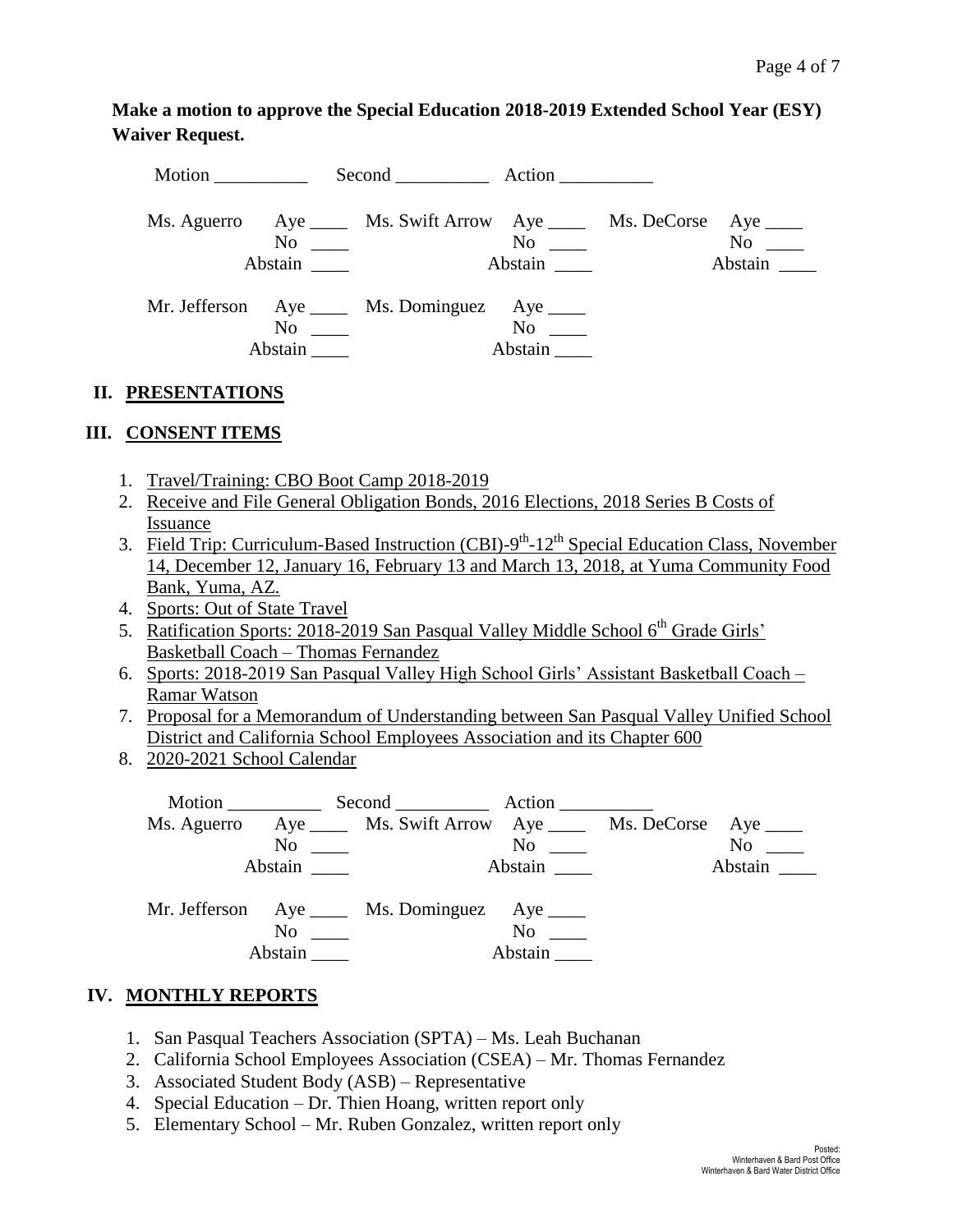- 6. Middle School Ms. Mary Kay Monson, written report only
- 7. Business Services Ms. Kish Curtis
- 8. Human Resources Ms. Alina Sanchez
- 9. Maintenance/Operations/Transportation Mr. Edward Benedict
- 10. Cafeteria Ms. Stacey Garcia
- 11. Superintendent Ms. Rauna Fox
	- a. LCAP update
- 12. School Board

#### **V. UNFINISHED BUSINESS**

#### **VI. INFORMATION ITEMS**

- 1. ICOE Fourth Quarterly Report, 2017-2018 Academic Year
- 2. Field Trip:  $30^{Th}$  Annual Mini Rodeo for Special People, November 7, 2018, in Brawley Cattle Call Rodeo Arena, Brawley, CA
- 3. 2018-2019 Joint Impact Aid Report (2017-2018 data) first read
- 4. Quarterly Report on Williams Uniform Complaints October 2018

#### **VII. NEW BUSINESS**

| 1. Funding for 38 <sup>th</sup> Annual Pow Wow |                                |                                                                               |         |         |
|------------------------------------------------|--------------------------------|-------------------------------------------------------------------------------|---------|---------|
|                                                |                                |                                                                               |         |         |
|                                                | $No \ \_$                      | Ms. Aguerro Aye _____ Ms. Swift Arrow Aye _____ Ms. DeCorse Aye ____          |         |         |
|                                                | Abstain _______                |                                                                               |         | Abstain |
|                                                | $No \_\_$                      | Mr. Jefferson Aye _____ Ms. Dominguez Aye _____                               | Abstain |         |
| Development                                    |                                | 2. Global Adoption of Board Policies Section 0000, 5000. Based on CSBA Policy |         |         |
|                                                |                                |                                                                               |         |         |
|                                                | $No \ \_$<br>Abstain $\_\_\_\$ | Ms. Aguerro Aye _____ Ms. Swift Arrow Aye _____ Ms. DeCorse Aye ____          | Abstain | Abstain |
|                                                | $No \_\_$<br>Abstain           | Mr. Jefferson Aye _____ Ms. Dominguez Aye _____                               | Abstain |         |

3. Board Member Compensation for Members Absent During November Board Meeting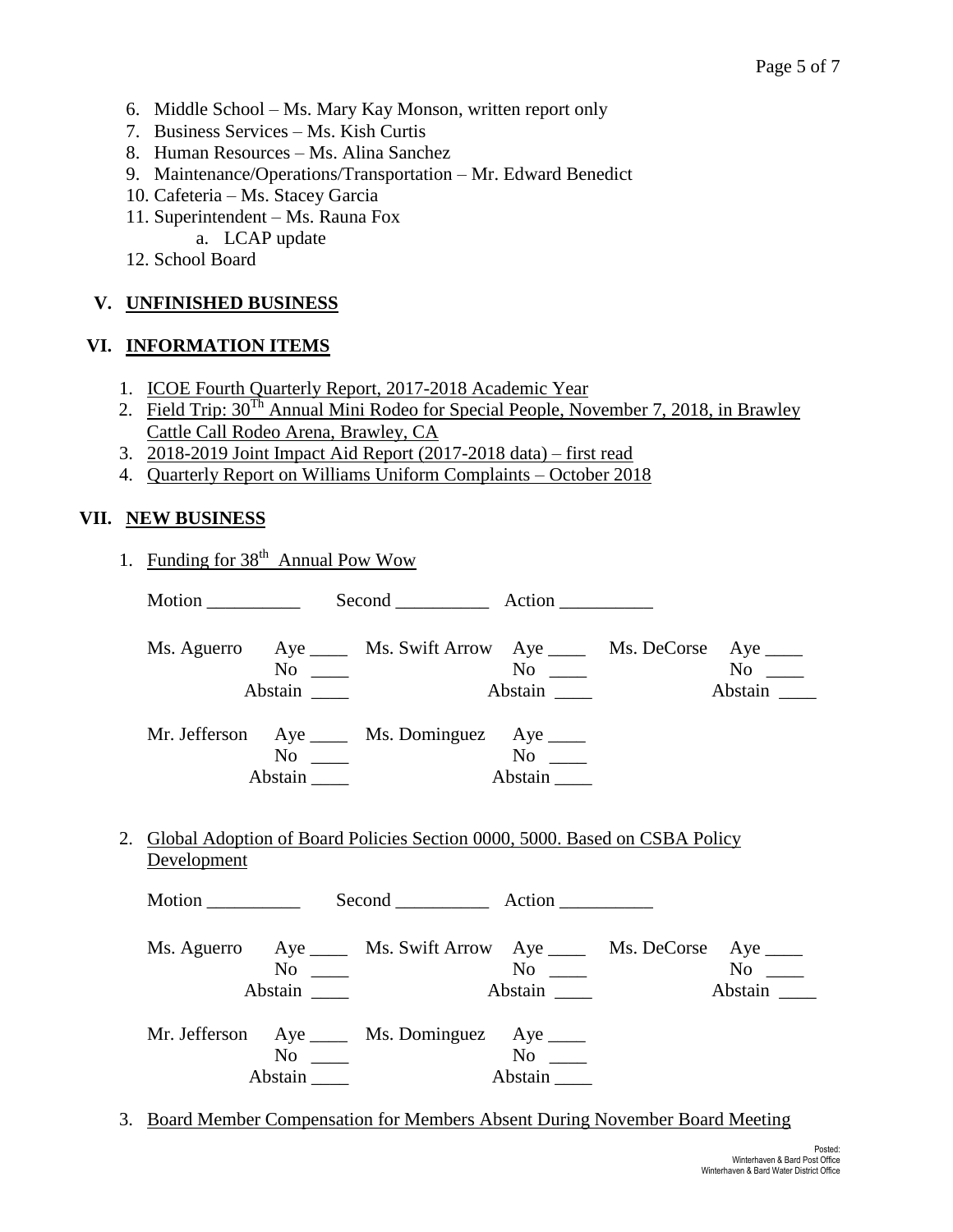|                             | $\overline{N_0}$<br>Abstain           | Ms. Aguerro Aye _____ Ms. Swift Arrow Aye _____ Ms. DeCorse Aye ____ | Abstain          | Abstain    |
|-----------------------------|---------------------------------------|----------------------------------------------------------------------|------------------|------------|
|                             | No $\qquad$<br>Abstain                | Mr. Jefferson Aye _____ Ms. Dominguez Aye _____                      | Abstain          |            |
| VIII. BOARD COMMENTS        |                                       |                                                                      |                  |            |
| IX. ITEMS FOR FUTURE AGENDA |                                       |                                                                      |                  |            |
| 2. $\qquad \qquad$          |                                       | 3.<br>4.                                                             |                  |            |
| X. CLOSED SESSION           |                                       |                                                                      |                  | Time: P.M. |
|                             | $No \ \_$<br>Abstain                  | Ms. Aguerro Aye _____ Ms. Swift Arrow Aye _____ Ms. DeCorse Aye ____ | Abstain          | Abstain    |
|                             | $No \_$<br>$Abstain$ <sub>_____</sub> | Mr. Jefferson Aye _____ Ms. Dominguez Aye _____                      | $N$ o<br>Abstain |            |
|                             | Government Code 54957.6               | 1. CONFERENCE WITH LABOR NEGOTIATOR (Superintendent) - Pursuant to   |                  |            |
|                             |                                       | 2. PERSONNEL MATTERS - Pursuant to Government Code 54957             |                  |            |
| 3.                          |                                       | STUDENT MATTERS - Pursuant to Education Code 48918                   |                  |            |
| 4.                          |                                       | PENDING LITIATION – Pursuant to Government Code 54956.9              |                  |            |
| 5.<br>Code 54957            |                                       | PUBLIC EMPLOYEE PERFORMANCE EVALUATION – Pursuant to Government      |                  |            |